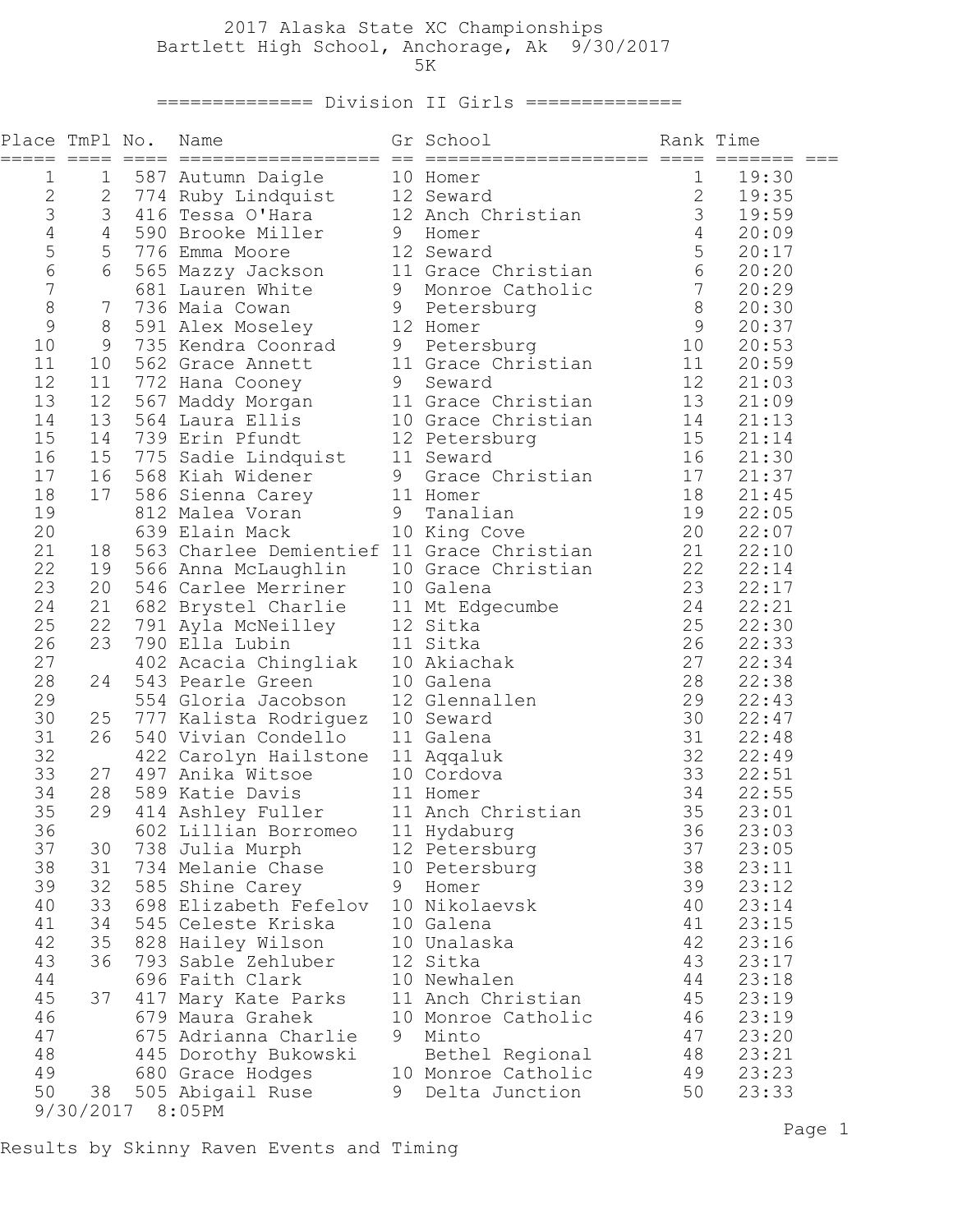## 2017 Alaska State XC Championships Bartlett High School, Anchorage, Ak 9/30/2017  $5K$

============== Division II Girls ==============

| 51<br>51<br>39<br>23:38<br>773 Sophia Dow<br>10 Seward<br>52<br>52<br>23:39<br>53<br>23:40<br>40<br>54<br>686 Linda Rexford 10 Mt Edgecumbe 54<br>542 Elizabeth Green 11 Galena 55<br>23:47<br>41 |  |
|---------------------------------------------------------------------------------------------------------------------------------------------------------------------------------------------------|--|
|                                                                                                                                                                                                   |  |
|                                                                                                                                                                                                   |  |
|                                                                                                                                                                                                   |  |
|                                                                                                                                                                                                   |  |
| 55<br>55<br>42<br>23:47<br>542 Elizabeth Green<br>11 Galena                                                                                                                                       |  |
| 56<br>56<br>43<br>23:50<br>711 Starr Erikson<br>Nome-Beltz                                                                                                                                        |  |
| 57<br>57<br>44<br>494 Ria Smyke<br>10 Cordova<br>23:50                                                                                                                                            |  |
| 58<br>58<br>577 Marirose Evenden 10 Haines<br>23:50                                                                                                                                               |  |
| 59<br>59<br>737 Eva Lenhard<br>11 Petersburg<br>23:54<br>45                                                                                                                                       |  |
| 60<br>60<br>46<br>12 Galena<br>23:54<br>544 Kiana Korta                                                                                                                                           |  |
| 61<br>61<br>23:57<br>695 Areli Stringfellow 11 Nenana                                                                                                                                             |  |
| 62<br>62<br>47<br>712 Mary Fiskeaux<br>24:00<br>Nome-Beltz                                                                                                                                        |  |
| 63<br>432 Sara Wolgemuth 11 Barrow<br>63<br>24:03                                                                                                                                                 |  |
| 64<br>64<br>576 Hannah Boron<br>9 Haines<br>24:06                                                                                                                                                 |  |
| 65<br>65<br>827 Bridget Nalam 12 Unalaska<br>48<br>24:10                                                                                                                                          |  |
| 66<br>66<br>49<br>588 Harmony Davidson 9 Homer<br>24:12                                                                                                                                           |  |
| 67<br>67<br>50<br>788 Haley Bartolaba 11 Sitka<br>24:24                                                                                                                                           |  |
| 68<br>68<br>51<br>709 Mallory Conger<br>24:37<br>Nome-Beltz                                                                                                                                       |  |
| 69<br>52<br>700 Isabelle Hickman 10 Nikolaevsk<br>69<br>24:38                                                                                                                                     |  |
| 70<br>70<br>746 Adam Kaganak<br>9<br>Scammon Bay<br>24:39                                                                                                                                         |  |
| 71<br>10 Akiachak<br>71<br>403 Danielle Pasitnak<br>24:40                                                                                                                                         |  |
| 72 24:41<br>72<br>444 Lindsey Beans-Polk<br>Bethel Regional                                                                                                                                       |  |
| 73 24:41<br>73<br>11 Paul T Albert<br>726 Reann Lincoln                                                                                                                                           |  |
| 74<br>74<br>24:45<br>511 Alessandra Bavilla<br>Dillingham                                                                                                                                         |  |
| 75<br>75<br>24:57<br>53<br>418 Emily Tedrick<br>10 Anch Christian                                                                                                                                 |  |
| 76<br>76<br>687 Wolf Star Duran 12 Mt Edgecumbe<br>24:59<br>54                                                                                                                                    |  |
| 55<br>77<br>77<br>699 Justina Fefelov<br>10 Nikolaevsk<br>25:09                                                                                                                                   |  |
| 78<br>56<br>78<br>824 Julieanne Berikoff 10 Unalaska<br>25:11                                                                                                                                     |  |
| 79<br>79<br>25:12<br>725 Amanda Kanrilak 10 Paul T Albert                                                                                                                                         |  |
| 80<br>80<br>57<br>826 Abigail Go<br>25:13<br>9 Unalaska                                                                                                                                           |  |
| 81<br>81<br>9 Nunamiut<br>25:14<br>717 Claire Fry                                                                                                                                                 |  |
| 82<br>82<br>58<br>419 Carlisa Wood<br>11 Anch Christian<br>25:15                                                                                                                                  |  |
| 83<br>83<br>59<br>11 Cordova<br>496 Amanda Titano<br>25:16                                                                                                                                        |  |
| 84<br>60<br>84<br>710 Ava Earthman<br>25:18<br>Nome-Beltz                                                                                                                                         |  |
| 428 Alexia Bankston 10 Barrow<br>85<br>85<br>25:20                                                                                                                                                |  |
| 86<br>86<br>512 Jean Krause<br>Dillingham<br>25:22                                                                                                                                                |  |
| 87<br>87<br>701 Kristin Klaich<br>12 Nikolaevsk<br>25:25<br>61                                                                                                                                    |  |
| 88<br>88<br>672 Nelliann Smith<br>25:26<br>11 Lewis Angapak                                                                                                                                       |  |
| 89<br>89<br>62<br>685 Jaylyn Martinez<br>10 Mt Edgecumbe<br>25:26                                                                                                                                 |  |
| 90<br>90<br>63<br>825 Kathryn Difuntorum 11 Unalaska<br>25:27                                                                                                                                     |  |
| 91<br>64<br>708 Akicyn Bahnke<br>91<br>25:29<br>Nome-Beltz                                                                                                                                        |  |
| 92<br>92<br>673 Sophia Dupras<br>10 Lumen Christi<br>25:34                                                                                                                                        |  |
| 93<br>93<br>650 Allanna Conwell<br>25:36<br>Kotzebue                                                                                                                                              |  |
| 94<br>415 Makenzie Hofacker<br>11 Anch Christian<br>94<br>25:37<br>65                                                                                                                             |  |
| 95<br>95<br>25:38<br>651 Caitlin Conwell<br>Kotzebue                                                                                                                                              |  |
| 96<br>96<br>25:39<br>66<br>684 Rebecca Hollander<br>11 Mt Edgecumbe                                                                                                                               |  |
| 97<br>97<br>25:41<br>67<br>503 Alyssa Klein<br>10 Delta Junction                                                                                                                                  |  |
| 98<br>68<br>98<br>771 Shiphrah Brueckner 11 Seward<br>25:43                                                                                                                                       |  |
| 99<br>12 Davis-Ramoth<br>99<br>25:51<br>499 Laura Ramoth                                                                                                                                          |  |
| 100<br>423 Laney Sheldon<br>Aqqaluk<br>100<br>25:56<br>9                                                                                                                                          |  |
| 9/30/2017<br>8:05PM                                                                                                                                                                               |  |

Results by Skinny Raven Events and Timing